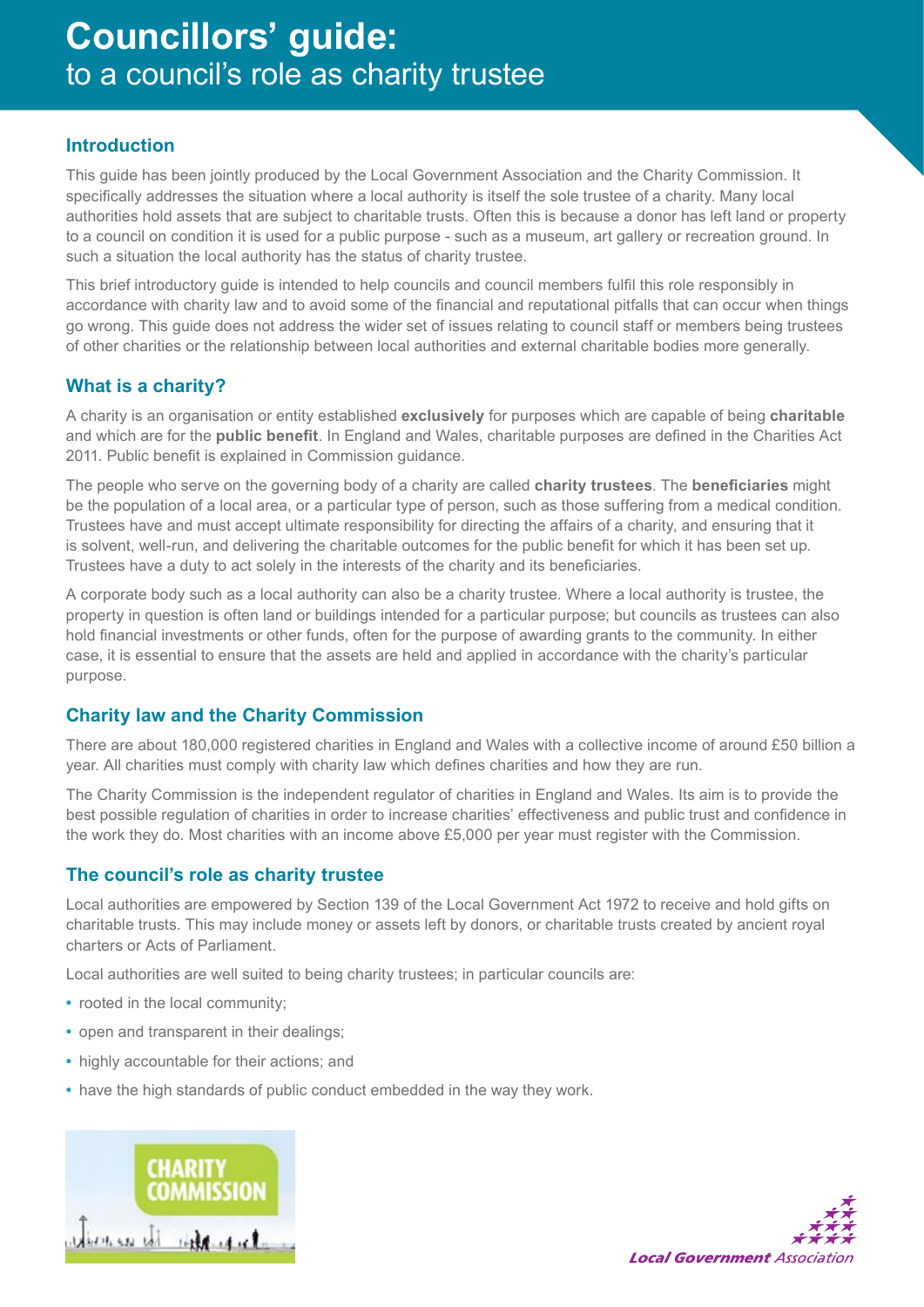There are similarities between the rules and regulations that apply in discharging the functions of a local authority and those of a charity. While many of those underlying principles of prudence and transparency will apply equally to managing charitable trusts, there are also differences. An understanding of these differences is essential if local authority trustees are to perform this role effectively and with the minimum of risk. A number of councils have encountered problems in this area, most notably because:

- **•** councils, used to exercising wide discretion in the way they manage their assets, may not have fully recognised and complied with the restrictions on the use of charitable assets;
- **•** conflicts can arise between things that would be popular with the electorate and the obligations of the trustee, imposed by the terms of the charity;
- **•** where assets were left to the council many years ago, the precise terms of the charity, or even the fact that it is a charity, may have been forgotten or overlooked.

#### **Fictional Case Study A – Southbeach Borough Council**

Scenario: Southbeach Borough Council plans a major refurbishment of the sea-front Pavilion Rooms, to include a new art gallery, public meeting rooms and tourist information centre. The Council's solicitor has checked and the building was left to the Council in 1948 on charitable trusts to be used for "public gatherings, artistic or cultural or other activities for the benefit of the people of Southbeach."

Issues and solutions: The promotion of tourism is not a legally charitable purpose. The Council has a conflict of interests between its desire as a public authority to promote tourism and its duty to act in the charity's interests.

As trustee, the Council must ensure that the purposes of the charity are fulfilled. Depending on the terms of the trust, perhaps a proportion of the charitable use could be accommodated within council premises elsewhere to allow a Tourist Information Centre to be incorporated in the refurbished Pavilion. Alternatively, if there is genuinely spare capacity within the Pavilion, perhaps a Tourist Information Centre could be accommodated through a commercial lease from the charity to the Council. In either case, Charity Commission advice and authorisation are likely to be needed.

#### **Fictional Case Study B – Touchline District Council**

Touchline District Council is trustee of a recreation ground in an out-of-town location which is little used. It was bequeathed in 1967 by a local citizen as a public recreation ground within the meaning of the Recreational Charities Act 1958. Last year the Council leased the site to the Touchline Football Club to facilitate their expansion plans and the Club has now laid out pitches, spectator areas and has built a substantial Clubhouse.

Issues and solutions: Under the Recreational Charities Act the facilities must be available to members of the public at large. Accordingly, permitting the exclusive use of the grounds by one club would not meet this requirement. In granting the lease, the Council has acted outside its powers and in breach of the charitable trusts. This situation may be complicated to resolve and local feelings are likely to run high, but open public access must be restored as soon as possible on this site or a suitable replacement provided by the Council. Charity Commission advice and authorisation may be required, particularly if the Council is considering an exchange of charity land for land it holds in a corporate capacity.

#### **Managing charitable trusts safely**

Local authorities have the skills, public knowledge and professionalism to manage charitable trusts very effectively but care needs to be taken to ensure that unnecessary problems do not arise. Councils and council members should be aware of the following principles:

- **•** For a body to be a charity, it must be independent, i.e. it must exist and operate solely for charitable purposes, not as a means of carrying out the policies or directions of the local authority.
- **•** Where a local authority is a trustee of a charity, it is the corporate body, acting in accordance with its usual procedures, which is "the trustee." While ongoing management may be delegated to officers, responsibility for decision-making and oversight rests with the councillors.
- **•** The terms of the charity must be clearly understood. Nearly all problems that occur stem from a lack of clarity regarding these terms, or indeed failing to recognise that a charity exists in the first place. If there is any doubt about the terms of a charity or how they should be interpreted, appropriate advice should be sought, for example from legal advisors or from the Commission.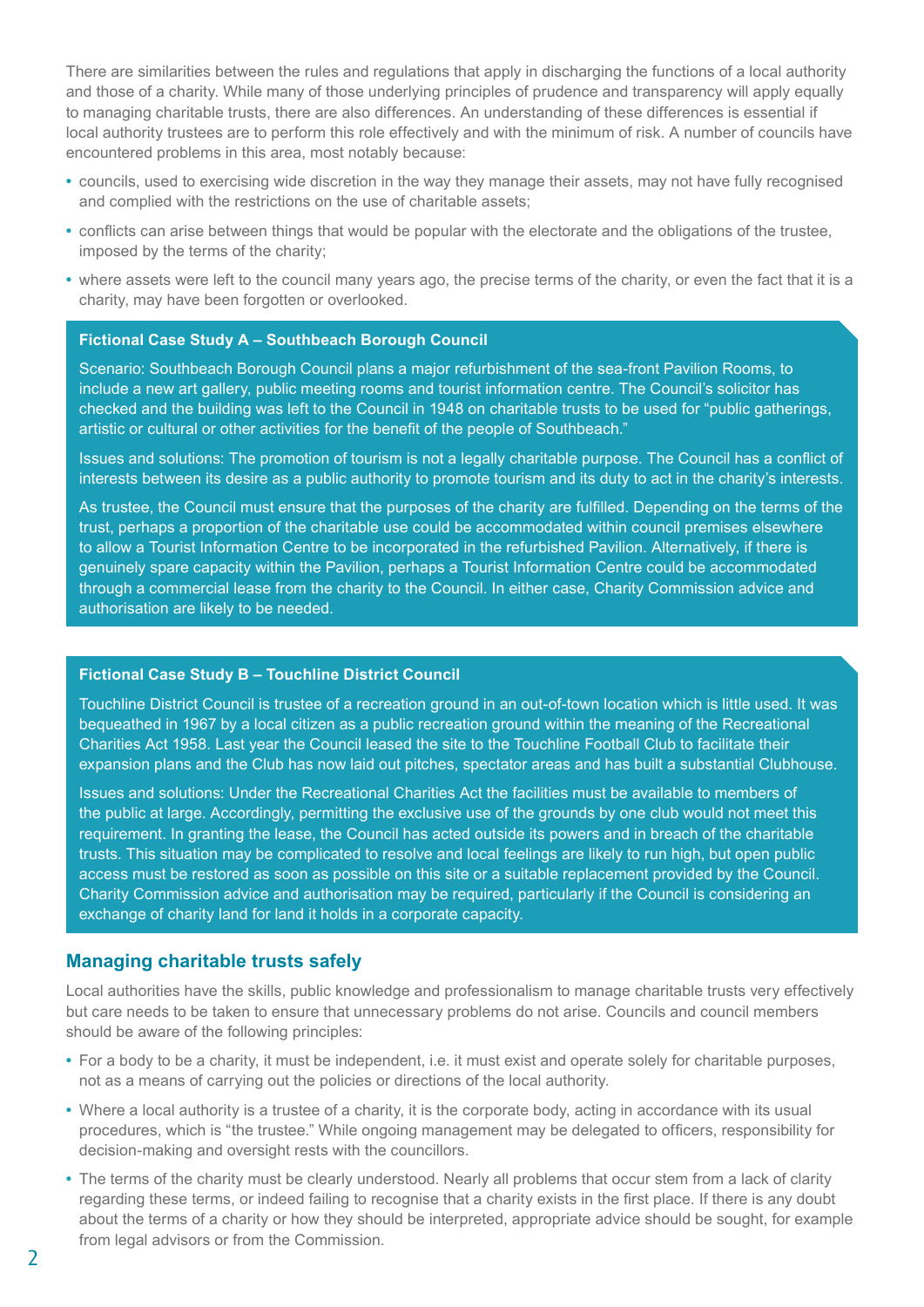- **•** The management of the charity should be kept separate, as far as possible, from the business of the local authority. Depending on the size and circumstances of the charity, it may make sense for a committee of councillors to be allocated this task. It must not be forgotten, however, that responsibility continues to rest with the whole council.
- **•** Equally the finances of the trust must be kept separate from those of the council. The assets must be accounted for separately and income and expenditure should be channelled through discrete cost centres. The local authority may top up the finances of the trust but no funds should pass from the trust into the council's own accounts – although the council may, depending on the circumstances, recover the costs of administration.
- **•** If the original terms of the charity can no longer be realistically followed, because circumstances have changed, the local authority should approach the Commission to see if the charity's governing document can be amended or updated. The Commission can advise on the most appropriate way of doing this.
- **•** The Commission's registration and reporting requirements must be observed. For example, all charities must produce annual statements of accounts under charity law. Depending on the financial size of the charity, it may have to register with the Commission, or be subject to higher levels of accounting scrutiny.
- **•** If any issues arise about whether the terms of the trust have been properly followed, the local authority should contact the Commission and work with them in finding a solution.

#### **Fictional Case Study C – Heritage City Council**

Scenario: Heritage City Council is trustee of a charity whose investments include a number of properties, with the income applicable for charitable purposes that benefit the inhabitants of the City. One large building has become semi-derelict and a developer has offered the Council £3 million for the site which it wishes to convert to a night club and casino. The Council feels obliged to accept the windfall but local residents are outraged.

Issues and solutions: As trustee the Council must act exclusively in the best interests of the charity. It must make its decision based on consideration of the charity's interests alone. The trustee must manage its conflict of interests and not take account of factors that are irrelevant to the charity (such as the Council's political interests). It must adequately inform itself before making a decision.

Taking appropriate independent professional advice, the trustee should consider whether the offer of £3 million represents the best sale price that the building is likely to achieve. The property should be marketed unless the charity's professional advisor advises otherwise. The trustee could consider whether it should take account of any risk to the charity's reputation. There may be a range of issues on which the trustee might require the Commission's advice, depending on the particular trusts on which the building is held.

In this case, however, the conflict of interest may be unmanageable because of the rules against self-dealing; the Council would have to act as both charity trustee and planning authority. The Council might need legal authority from the Charity Commission either to act notwithstanding the conflict of interest, or to bring in an independent "trustee" to act for the charity for this transaction (which might be preferable in the circumstances).

The trustee might have found it helpful to have a pro-active asset management plan in place. This might haveincreased the range of potential options for maximising the return on the charity's assets.

### **Useful Guidance**

Available from the Charity Commission website [www.charitycommission.gov.uk](http://www.charity-commission.gov.uk)

- **•** *[The Essential Trustee](http://www.charitycommission.gov.uk/Publications/cc3.aspx)* (CC3)
- **•** *[Sales, leases, transfers or mortgages: What trustees need to know about disposing of charity land](http://www.charitycommission.gov.uk/Publications/cc28.aspx)* (CC28)
- **•** *Charities Act 2006: What Trustees Need to Know* [a plain English guide published jointly by the Charity](http://webarchive.nationalarchives.gov.uk/20100304041448/http:/www.cabinetoffice.gov.uk/media/cabinetoffice/third_sector/assets/charities_act_interactive.pdf)  [Commission and the Office of the Third Sector](http://webarchive.nationalarchives.gov.uk/20100304041448/http:/www.cabinetoffice.gov.uk/media/cabinetoffice/third_sector/assets/charities_act_interactive.pdf)
- **•** *[Public benefit guidance](http://www.charitycommission.gov.uk/Charity_requirements_guidance/Charity_essentials/Public_benefit/default.aspx)*
- **•** *[Local Government Charity Toolkit](http://www.charitycommission.gov.uk/Charity_requirements_guidance/Specialist_guidance/Local_authorities/default.aspx)*